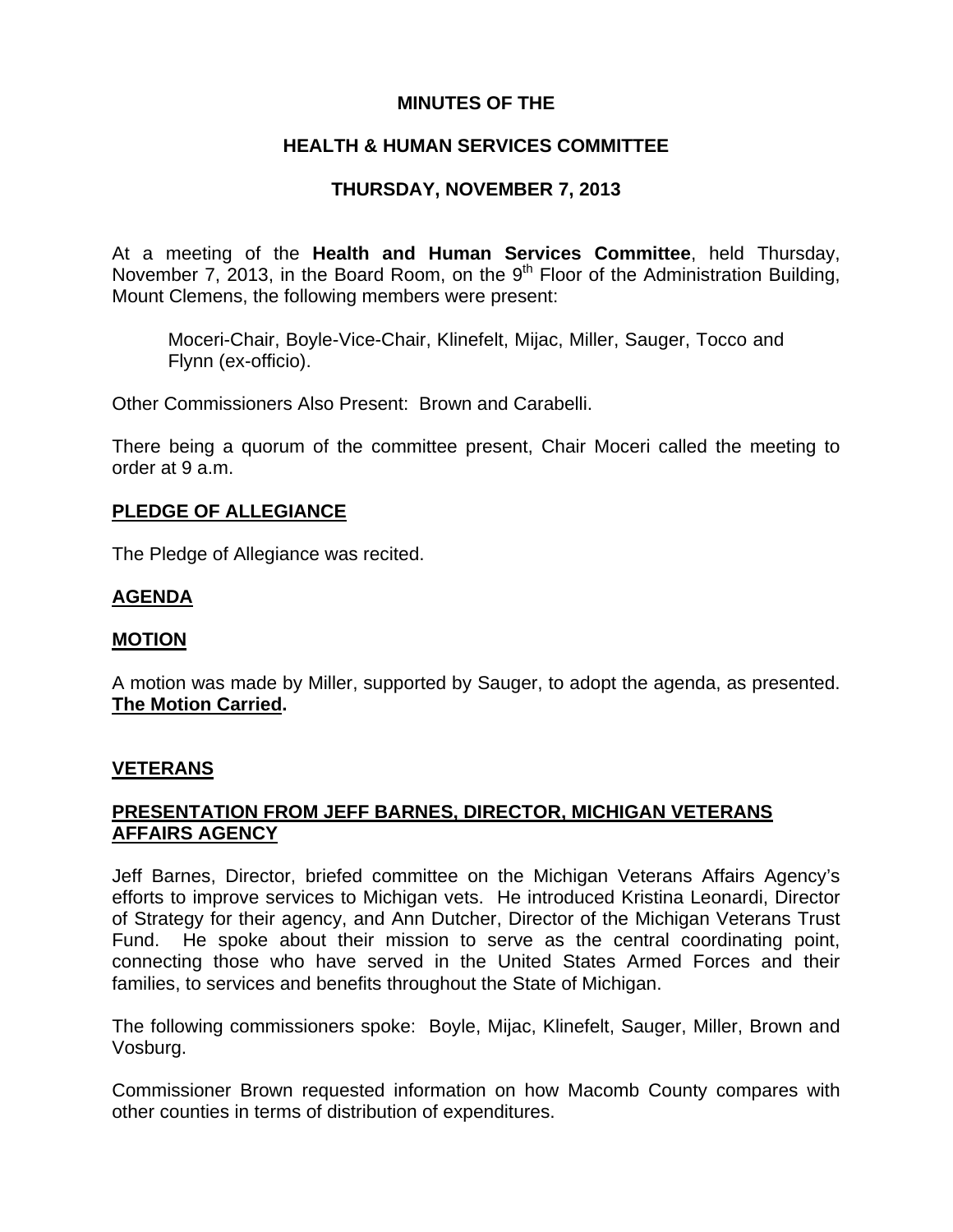## **COMMUNITY SERVICES**

## **TEMPORARY REHIRE REQUEST/COMMUNITY SERVICES AGENCY**

Joe Cook, Assistant Director, gave an overview.

The following commissioners spoke: Tocco, Klinefelt, Boyle and Miller.

## **COMMITTEE RECOMMENDATION – MOTION**

A motion was made by Klinefelt, supported by Miller, to recommend that the Board of Commissioners waive the County Charter, Section 10.6.2, to authorize Macomb County Community Services Agency to rehire Karen Hengehold on a temporary basis, not to exceed 26 weeks (975 hours); futher, a copy of this Board of Commissioners' action is directed to be delivered forthwith to the Office of the County Executive. **THE MOTION CARRIED.** 

## **BUDGET AMENDMENT/CSA/EMERGENCY SOLUTIONS GRANT**

## **MOTION**

A motion was made by Miller, supported by Klinefelt, to forward to the Finance Committee a recommendation to approve an amendment to the previously approved Macomb County Community Services Agency's budget with an increase in the amount of \$115,000 for the Fiscal Year 2013-2014; further, this budget action addresses budgetary issues only. It does not constitute the Commission's approval of any County contract. If a contract requires Commission approval under the County's Contracting Policy or the County's Procurement Ordinance, such approval must be sought separately. **The Motion Carried.** 

# **CONTRACT AMENDMENT/CSA/MORNING STAR-EARLY HEAD START**

#### **MOTION**

A motion was made by Miller, supported by Mijac, to forward to the Finance Committee a recommendation to approve the contract amendment with Morning Star Early Learning Center for center-based services for Macomb County Community Services Agency's Head Start 0-5.

Joe Cook explained that Kinder Care is discontinuing their participation in a previously approved contract to assist 16 children and Morning Star, a current provider, has agreed to increase their capacity from 16 to 32 children.

The following commissioner spoke: Carabelli.

Chair Moceri called for a vote on the motion and **The Motion Carried.**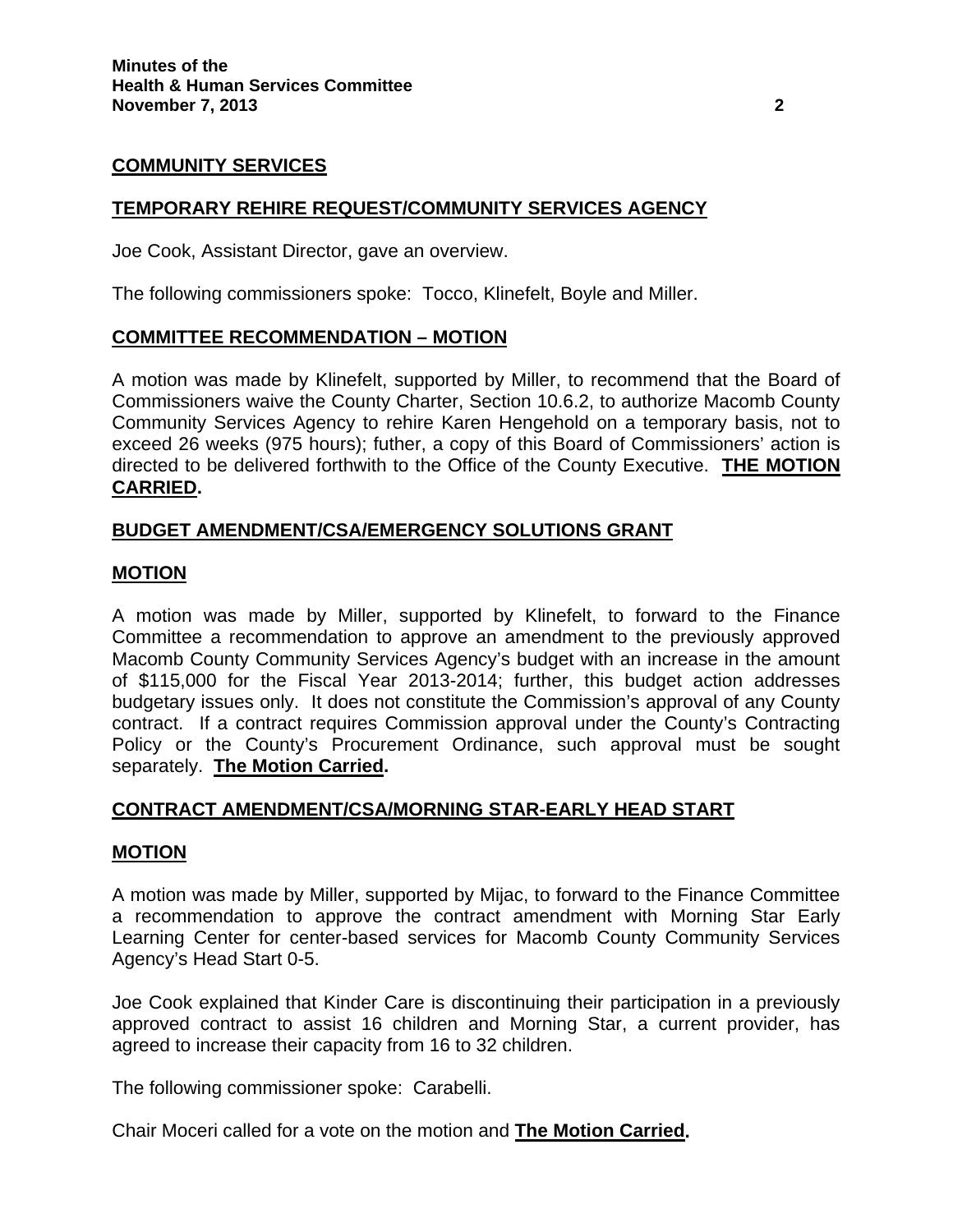# **HEALTH**

## **BUDGET AMENDMENT/HEALTH/INFANT SAFE SLEEP MINI-GRANT**

### **MOTION**

A motion was made by Miller, supported by Sauger, to forward to the Finance Committee a recommendation to approve an increase in budgeted revenues and expenditures of \$22,500 for the Health Department Grant Fund supporting the Infant Safe Sleep Mini-Grant; further, this budget action addresses budgetary issues only. It does not constitute the Commission's approval of any County contract. If a contract requires Commission approval under the County's Contracting Policy or the County's Procurement Ordinance, such approval must be sought separately. **The Motion Carried.** 

## **CONTRACT AMENDMENT/HEALTH/ACCESS AMENDMENT #2-WIC PROGRAM**

## **MOTION**

A motion was made by Klinefelt, supported by Miller, to forward to the Finance Committee a recommendation to approve amendment #2 to the existing WIC Program services contract between Arab Community Center for Economic & Social Services (ACCESS) and the Macomb County Health Department which will extend the contract for one year, from January 1, 2014 – December 31, 2014 for a total contract amount not to exceed \$192,000; further, this budget action addresses budgetary issues only. It does not constitute the Commission's approval of any County contract. If a contract requires Commission approval under the County's Contracting Policy or the County's Procurement Ordinance, such approval must be sought separately.

Bill Ridella, Director/Health Officer, gave an overview.

The following commissioner spoke: Boyle.

Chair Moceri called for a vote on the motion and **The Motion Carried.** 

## **HHS COMMITTEE CHAIR ITEMS**

**ADOPT RESOLUTION SUPPORTING THE EMPLOYMENT NON-DISCRIMINATION ACT (ENDA) (H.R. 1755 & S. 815) TO EXTEND PRINCIPLE OF FAIRNESS AND EQUAL OPPORTUNITY IN THE WORKPLACE (OFFERED BY MOCERI)**

## **COMMITTEE RECOMMENDATION – MOTION**

A motion was made by Klinefelt, supported by Miller, to recommend that the Board of Commissioners adopt a resolution supporting the Employment Non-Discrimination Act (ENDA) (H.R. 1755 & S. 815) to extend principle of fairness and equal opportunity in the workplace. **THE MOTION CARRIED.**